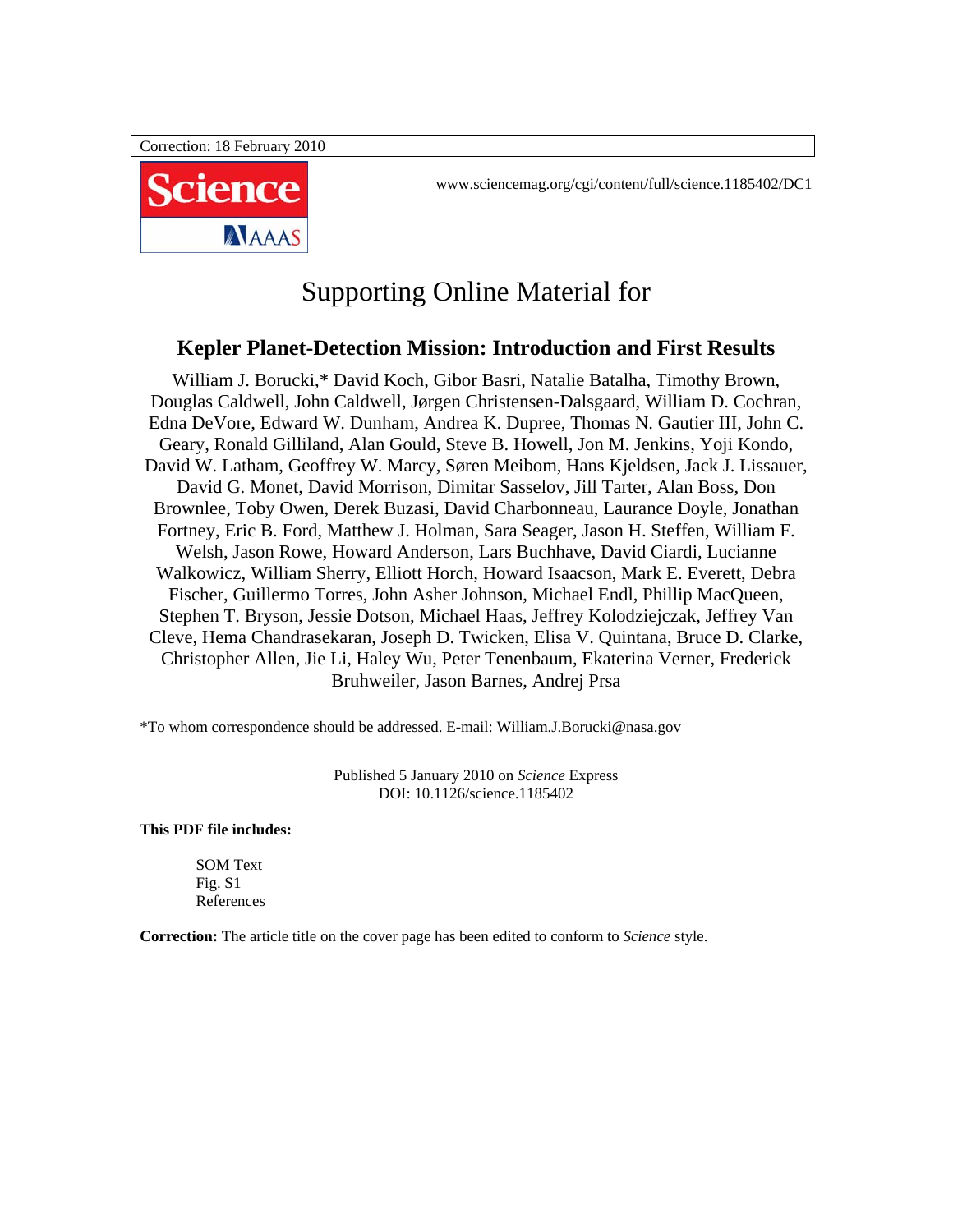### **SUPPORTING ONLINE MATERIAL**

# TEXT

#### SOM 1. Instrument description

The instrument is a differential photometer with a wide (115 square degrees) field-of-view (FOV) that continuously and simultaneously monitors the brightness of approximately 150,000 main-sequence stars. The instrument is designed for a useful range of visual magnitudes ranging from 9 to 15. Although saturation occurs for stars brighter than mv=11.5, measurements show excellent photometric performance from magnitude 7 through 17 (*S1*) when the photometric aperture is sufficiently large to measure the overflow. The photometer is based on a modified Schmidt telescope design that includes field flattening lenses near the focal plane that accommodate the flat detectors on the curved focal surface associated with the large FOV. The photometer uses a corrector with a 0.95 m aperture and a 1.4 m diameter f/1 primary. The 0.95 m aperture is sufficient to reduce the Poisson noise to the level required to obtain a 4σ detection for a single transit from an Earth-size planet passing in front of a  $\overline{V}$ =12<sup>th</sup> magnitude G2 dwarf (i.e., Sun-like stars) with a 6.5 hour transit. The focal plane is composed of forty-two 1024x2200 backside-illuminated CCDs with 27 μm pixels. The 5% band pass wavelengths are 423 nm and 897 nm.

Two cadences are available for data acquisition;  $\sim$ 1 minute and  $\sim$ 30 minutes which are summed onboard the spacecraft from 6.02 second exposures. A maximum of 170,000 targets can be accommodated at the 30 minute cadence and 512 at the 1 minute cadence. The shorter cadence is used for high resolution measurements needed for transit timing variations, eclipsing binary timing, and for asteroseismology.

#### SOM 2. Target Selection

To remove the many giant stars in our FOV from the target list, a 5 year program of ground based multi-band photometric observations of  $6x10^6$  stars in the FOV classified each star. The results were assembled into the *Kepler Input Catalog (KIC)* that is now available to the public. This catalog provides the effective temperature and surface gravity which can be combined to estimate the size of the star and to distinguish dwarfs from giant stars. The target stars are chosen from the  $4.5x10^6$  stars that are imaged onto active silicon of the detector array (S2). Most giant stars are avoided, as the stellar size and variability make it much more difficult to detect small planets. On average, only about 38 pixels for each star are sent to the ground where the photometry is done. (*S2*)

## SOM 3. Identification of False Positive Events

 To accurately determine the frequency of planets, *Kepler* must identify false-positive events; i.e., transit-like signals that are not caused by a transiting planet. There are two general types of false positive events; statistical or systematic fluctuations in the time series and astrophysical phenomena that produce similar signals. The *Kepler* pipeline applies a series of tests to avoid statistical false positives (*S3, S4*). Rejecting astrophysical false positives requires a combination of *Kepler* data and observations from the *Kepler* Follow-up Observation Program. (*S5*).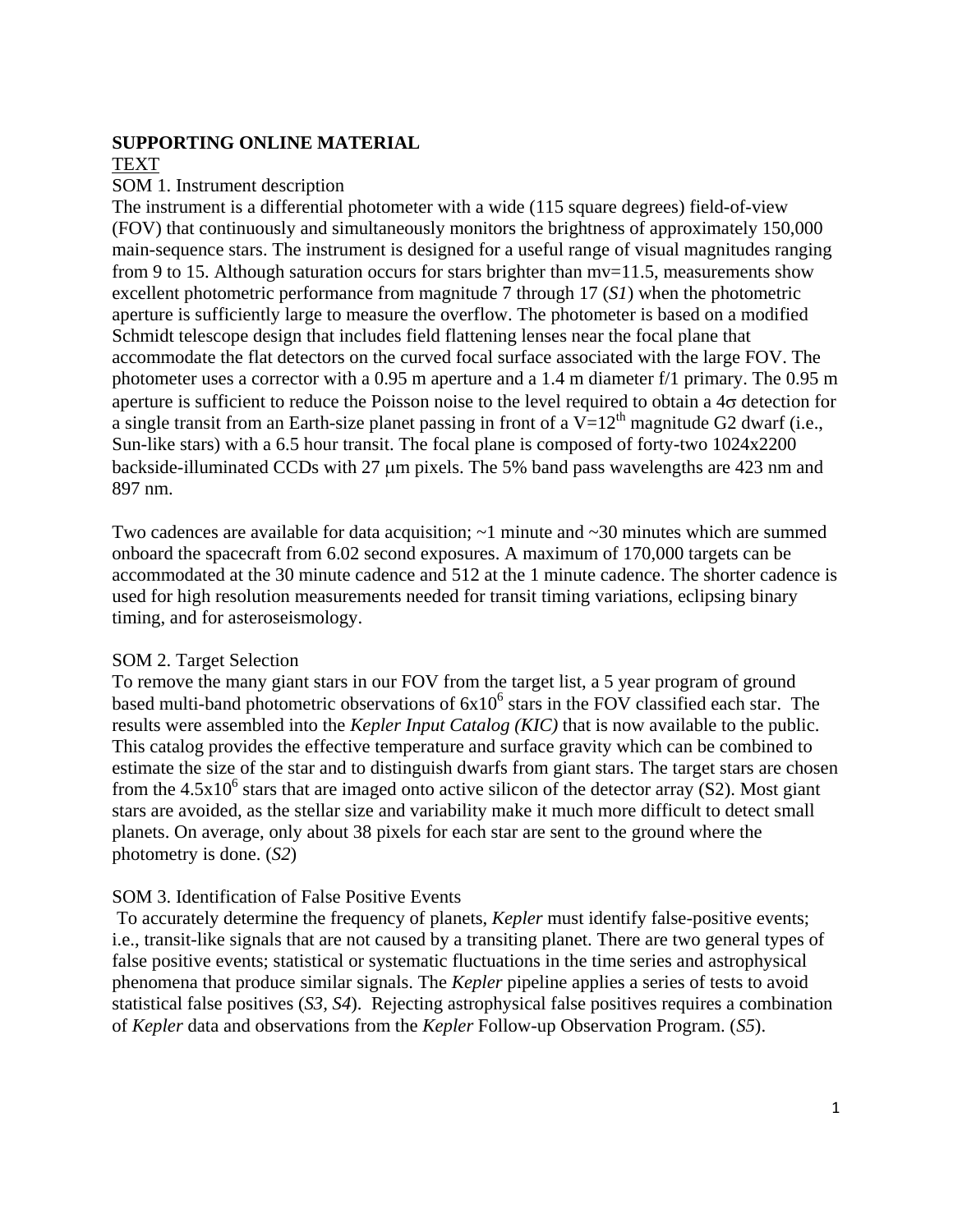The *Kepler* data-processing pipeline reduces the photometric observations of each star and searches each time series for threshold crossing events (TCE), a pattern of transits that exceed a 7.1-σ threshold (*S6*) and might be caused by a planetary transit. The TCE then undergo a series of tests to determine if some astrophysical process is present such as a small star orbiting the target star, or an eclipsing binary is present in the aperture, or there is a third star that is diluting the amplitude of the transit.

To identify stellar companions and background false-positive objects and to measure the masses of the planets; radial velocity, active optics, and speckle observations were conducted at the Keck I, Hobby-Eberly, Harlan J. Smith 2.7m, Hale, WIYN, MMT, Tillinghast, Shane, and Nordic Optical Telescopes. Similar to the results of the CoRoT Mission, many events were found to be false positives (*S5*); usually background eclipsing binaries (*S7*).

## SOM 4. Determination of the Characteristics of Discovered Planets

Once a planet has been identified, the semi-major axis can be derived using Kepler's  $3<sup>rd</sup>$  Law, the orbital period from *Kepler* photometry, the mass of the host star. There is a weak dependence on planet mass, but this is rarely substantial and can be accounted for when radial velocity (RV) observations measure the planet mass. The planet's equilibrium temperature can be estimated from the size of the star, its effective temperature, and its semi-major axis. Formally, the equilibrium temperature also depends on the orbital eccentricity and the albedo, but these are modest effects except for large eccentricities and high albedos. If this temperature is consistent with the possibility of liquid water on the surface of the planet, then the planet is deemed to be in the habitable zone; i.e. in a temperature regime favorable to the evolution of life. Of course, a planet's actual surface temperature also depends on the greenhouse factor which is a function of the mass of the planet and the properties of its atmosphere.

The ratio of the planet area to the star area can be directly measured from the transit depth (after accounting for dilution by starlight from nearby stars, the orbital inclination, and limb darkening effects). Therefore it is critical to estimate the sizes of the stars hosting planets. If the orbital eccentricity of the planetary orbit is known, then precise measurements of the transit duration and orbital period provide an excellent determination of the mean stellar density (*S8, S9*). When combined with spectroscopic measurements and stellar modeling, the stellar size and mass can be determined. While RV observations and/or measurements of the occultation can be used to measure the eccentricity, it is important to have independent measurements of the stellar size. Asteroseismology analysis is being used to determine the mean stellar density and to estimate the size, mass, and age of target stars. Then these parameters are used to derive the size and age of the planets.

Although asteroseismic analysis of the optical flux variations of bright target stars provide the best estimate of stellar size, other methods are needed for the large number of dimmer stars. Astrometry on the image centroids can measure the parallax and thus distance to the star (*S10*). When this distance is combined with photometric measurements (e.g., those from KIC), spectroscopic observations and stellar modeling, one can estimate the stellar luminosity, temperature, size and mass.